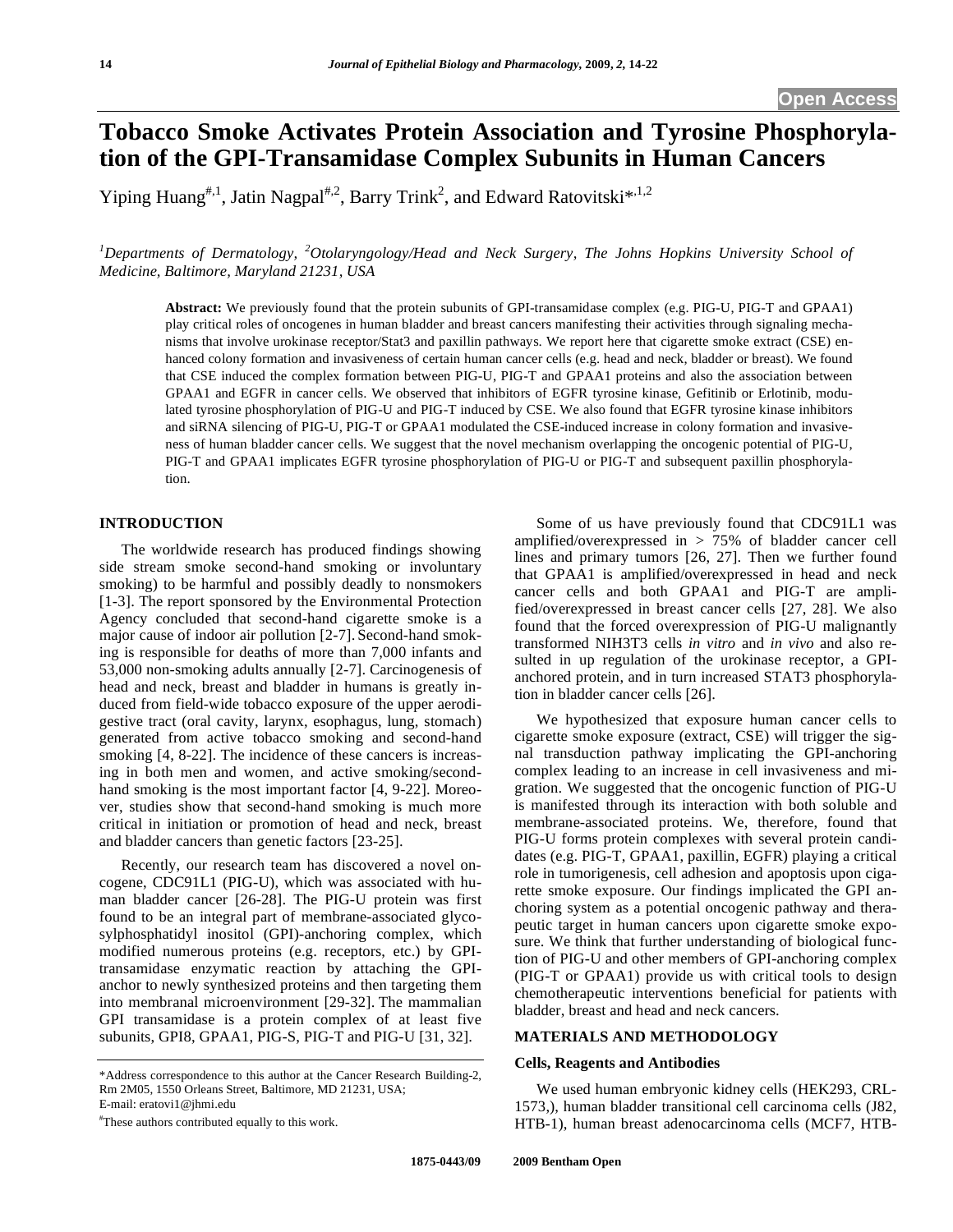22). All these cell lines were obtained from the American Tissue Culture Collection (ATCC) and maintained in the Eagle's Minimum Essential Medium and 10% fetal bovine serum (FBS). We also used head and neck squamous cell carcinoma (HNSCC) cell line 029 (expressing wild type p53 and p63) was isolated at the Department of Otolaryngology/Head and Neck Surgery of the Johns Hopkins University School of Medicine. 029 cells were maintained in RPMI medium 1640, 10% FBS. Cell viability and growth was monitored by MTT kit (ATCC).

 Epidermal growth factor (EGF) was purchased from Biosource International Inc. Gefitinib (GEF, Iressa, Astra-Zeneca) was dissolved in DMSO (10% v/v final concentration) and diluted in carboxymethylcellulose (0.25% w/v) to 20 mg/ml. Erlotinib (ERLO, Tarceva) was generously provided by OSI Pharmaceuticals. Stock solutions of Erlotinib (5 mmol/liter) were prepared in demethylsulfoxide (DMSO) and stored in aliquots at –20°C. The maximum dose of Erlotinib for the studies reported here was 20 µmol/liter due to drug precipitation at higher concentrations.

 Cells were treated with cigarette smoke extract (CSE), which was prepared as follows: one 100-mm cigarette without filter (Research Grade Cigarette, University of Kentucky) will be combusted with a Variable Speed Pump (Fisher Scientific) through 50 ml 1xphosphate buffer saline at a rate of 500 cc/min. The resulting suspension (100% aqueous CSE) will be filtered through 0.22 μM filter and used in cell culture experiments[11, 12, 16, 22, 25, 33].

 We used a rabbit polyclonal antibody against human paxillin (#RB-10643-P0) purchased from Lab Vision, a mouse monoclonal antibody against human paxillin (clone 5H11, #ab3127) and a mouse monoclonal anti-phospho-tyrosine (anti-PY) antibody (#ab45287) both obtained from Abcam and a rabbit polyclonal antibody against tyrosinephosphorylated human paxillin (p-paxillin-Y-31, sc-14035- R) was obtained from Santa Cruz Biotechnology. The horseradish peroxidase-conjugated secondary antibodies (antimouse, anti-rabbit or anti-goat immunoglobulins (GE Healthcare Bio-Sciences Corp.) were used for immunoblotting and immunoprecipitation as previously described [26, 28, 34]. We also used a mouse polyclonal antibody against human GPAA1 (#H00008733-A01, Abnova/Novus Biologicals), a rabbit polyclonal antibody against human GPAA1 (#10104-1-AP) from Proteintech Group Inc, a mouse monoclonal antibody against PIG-T (Orbigen), and a custom rabbit polyclonal antibody against human PIG-U (EVVSPLSSWKRVVEGL) was obtained from Alpha Diagnostic.

#### **Yeast 2-Hybrid Screening**

 A yeast 2-hybrid screen was performed using the Matchmaker Gal4 system 3 with 2-hybrid cDNA libraries from normal human keratinocytes, HeLa, fetal human kidney and fetal human brain (all from Stratagene) as described elsewhere [34]. All clones were verified for their ability to grow on different selective media, SD/Trp-Leu-, SD/His-Trp-Leu-, and/or SD/Ade-His-Trp-Leu- in the presence of Xgal to screen for ADE2, HIS3 and MEL1 expression. As positive and negative controls, we used yeast expression constructs for p53/SV40 pair (positive control) or SV40/lamin C pair, respectively (negative control). In addition, the intermolecular interactions between bait and prey proteins were verified by a subsequent transformation of both plasmids into the AH109 yeast strain followed by  $\alpha$ and  $\beta$ -galactosidase assays [34].

#### **Immunoblotting and Immunoprecipitation**

 Cells were lysed in a buffer A (50 mM Tris, pH 7.5, 100 mM NaCl, 2mM EDTA, 0.5% Triton X-100, 0.5% Brij-50, 1 mM PMSF, 0.5 mM NaF, 0.1 mM Na<sub>3</sub>VO<sub>4</sub>, 2X complete protease inhibitor cocktail), sonicated five times for 10 sec time intervals, and clarified for 30 min at 15,000xg (Huang et al., 2008a, b). Supernatants (designated as total lysates) were resolved by 4-10% SDS-PAGE and then analyzed by immunoblotting or immunoprecipitation, as previously described [28, 34].

## **Expression Vectors and Transfection**

 Full length PIG-U, PIG-T and GPAA1 open reading frame cDNA sequences [28] were amplified by PCR with primers containing the 1 x HA sequence at the 3'-end and cloned into the pIRES-EGFP expression vector (Invitrogen**)**. Cells were transfected with  $1 \mu$ g of an empty pIRES-EGFP vector or with the PIG-U/PIG-T/GPAA1 expression constructs using FuGENE 6 transfection reagents (Roche Molecular Diagnostics) in 6 well plates according to the manufacturer's transfection protocol and as described elsewhere [28, 34].

## **Small RNA Interference (SiRNA)**

 SiRNA constructs were designed using the GeneSuppressor System. We designed two siRNA constructs for GPAA1 and PIG-U and three siRNA constructs each for PIG-T as previously described [26, 28]. For the negative control plasmid, a scrambled sequence is provided in the GeneSuppressor manual from Imgenex as described [26, 28].

### **Colony Formation Assay**

Cell survival was determined by plating 5 to 9 x  $10^3$  cells in 60-mm dishes. After 24 h, various concentrations of Gefitinib or Erlotinib were added, followed by incubation for 10 - 14 days at 37°C. Both Gefitinib and Erlotinib were solubilized in DMSO. For control experiments the equivalent volumes of DMSO were added to plates. Cells were placed in 1 ml of 0.3% low melting agarose in 10% fetal bovine serum (FBS)/MEM (MCF7 or J82 cells) or 10% FBS/RPMI (029 cells) media and then overlaid onto 1 ml of 0.5% agarose/10% FBS/DMEM/RPMI in each well of a 6-well plate. The medium was changed every 3 days and the clones were allowed to grow for 10-14 days. Colony formation (2-3mm) was counted after Giemsa staining and each experiment was repeated in triplicate [26, 28].

### **Cell Invasion Assay**

 Cell invasion was quantified using a Cell Invasion Colorimetric Assay Kit, QCM™ (ECM550, Millipore Corporation) or with Matrigel invasion chamber assay (BD Biosciences) according to the manufacturer's instructions and as previously described [28]. Cells  $(10^5)$  were seeded in each well of a 24-well plate. The cells were transfected with siRNA and then invasive cells were counted as previously described [26, 28]. Statistical analysis of three independent experiments was done using Student *t* test [26, 28]. Data are expressed as the mean  $\pm$  S.D.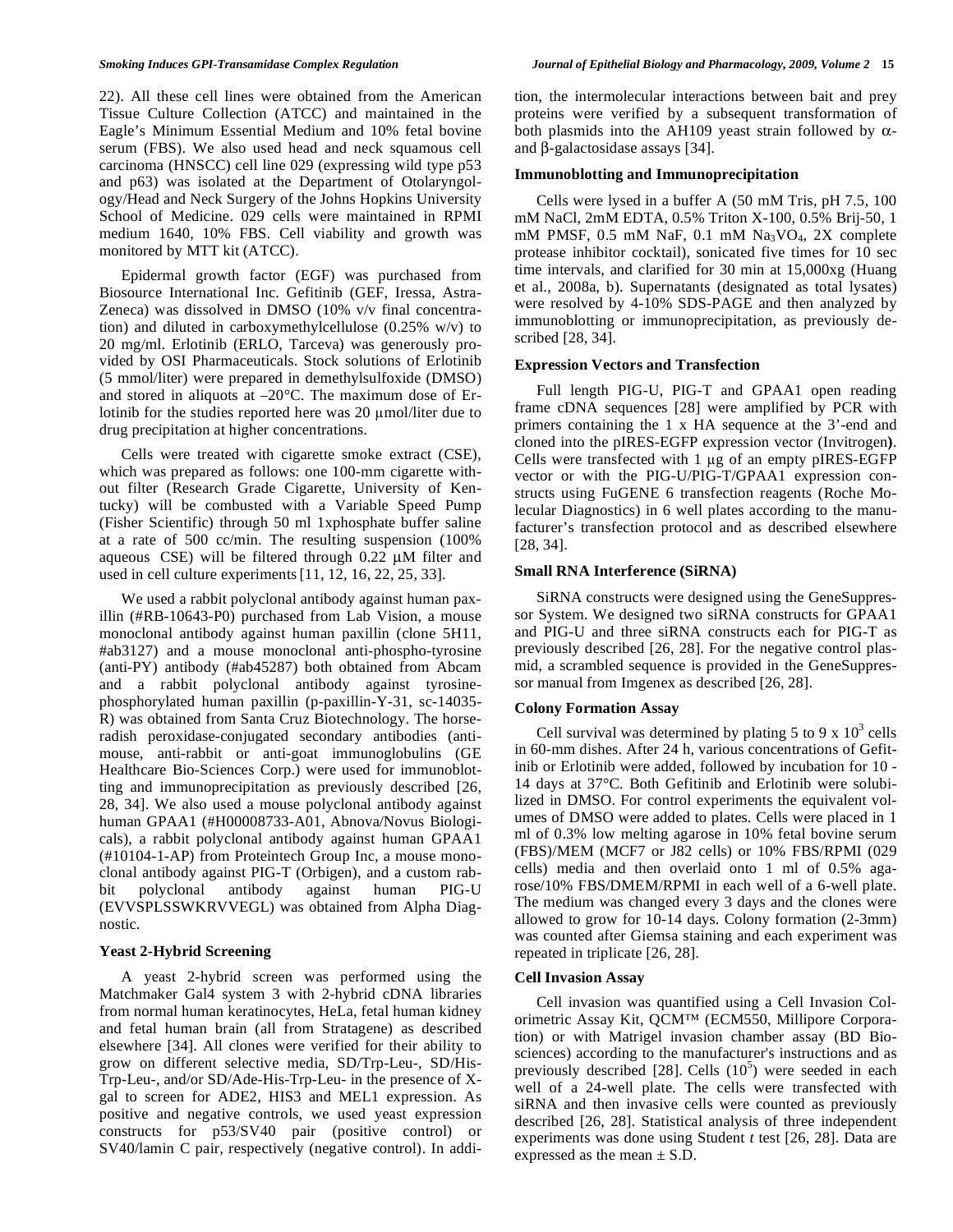#### **RESULTS**

 Some of us have previously shown that the GPI-complex members (PIG-U, GPAA1 and PIG-T) are amplified and/or overexpressed in bladder, breast and head and neck cancers compared to control normal tissue counterparts [26-28, 35].

 Here, we analyzed the effect of cigarette smoke extract (CSE) on the protein levels of the GPI-transamidase complex subunits (e.g. PIG-U, PIG-T and GPAA1) in bladder, breast and head/neck cancer cell lines, respectively. We observed that CSE (1-8%) gradually induced protein levels of PIG-U, PIG-T, GPAA1 in bladder cancer, breast cancer and head/neck squamous cell carcinoma cells, respectively (Fig. **1**).



**Fig. (1).** CSE induces the expression of GPI-transamidase complex members (PIG-U, PIG-T and GPAA1) in human cancer cells *in vitro*. Cells were treated with CSE at 1%, 2%, 5% and 8% (v/v) concentrations for 3 days followed by immunoblotting analysis with indicated antibodies. CSE-treated cells also bigger in size and were more aggregated as compared to control cells. Con - no CSE added.

 We further found that PIG-U, PIG-T and GPAA1 formed protein-protein complexes with each other, while were forcefully expressed in HEK293 cells (Fig. **2A**) or endogenously expressed in bladder, breast and head and neck cancer cells (Fig. **2B**). Then, we observed that CSE (0.5-5%) increased levels of the protein-protein complexes between PIG-U and GPAA1 (Fig. **2C**) and between PIG-T and PIG-U proteins (data not shown) in human cancer cell lines (029, J82 and MCF7).

 We, therefore, propose that the physiologic and pathophysiologic function of the GPI-transamidase complex (PIG-U/PIG-T/GPAA1) might be manifested through its interaction with other cellular proteins. Using 2-hybrid screens, we found that PIG-U, PIG-T and GPAA1 associated with a



**Fig. (2).** CSE enhances the protein complex formation between PIG-U, PIG-T and GPAA1 in tumor cells. (**A**). PIG-U/PIG-T/GPAA1 protein complexes in HEK293 cells. Cells were transfected with an empty vector (lane 1); the expression cassettes for PIG-U (lanes 2-5), for PIG-T (lanes 3 and 5), and for GPAA1 (lanes 4 and 5). Total lysates (500 μl) were blotted with PIG-U antibody for expression levels (upper panel) and then were immunoprecipitated (IP) with the custom antibody to PIG-U and subsequently blotted with the antibodies against PIG-T or GPAA1 (two center panels). Equal amounts of total lysates used for IP were tested with anti-beta-actin antibody (lower panel). (**B**). Human cancer cells (029, J82 and MCF7) showed endogenous PIG-U/PIG-T/GPAA1 protein complexes. Lanes 1, 3 and 5 - inputs; lanes 2, 4 and 6 - IPs with antibodies to PIG-U, PIG-T and GPAA1, respectively. immunoblotting with antibody to PIG-U. (**C**). Exposure to CSE (0.5-5.0%) for 3 days gradually increased levels of the PIG-U//GPAA1 protein complexes in human cancer cell lines (029, J82 and MCF7). IP was performed with an antibody to GPAA1 and immunoblotting was done with antibody against PIG-U. Equal amounts of total lysates used for IP were tested with anti-beta-actin antibody.

number of protein candidates in yeast genetic assay (Fig. **3**). We generated yeast expression constructs harboring the Nterminal half of the bait proteins (PIG-U- $\Delta$ C, residues 1-366; PIG-T- $\Delta$ C, residues; 1-374 or GPAA1- $\Delta$ C, residues 1-412). All sequences were subcloned in frame into the Gal4 DNA binding domain (BD) and the resulting bait plasmids were designated as pGal4-BD-PIG-U- $\Delta C$ , pGal4-BD- PIG-T- $\Delta C$ , and pGal4-BD- GPAA1- $\Delta$ C, respectively. We screened three 2-hybrid cDNA libraries from human fetal kidney, human fetal liver and human keratinocytes. Screening a total of 4.3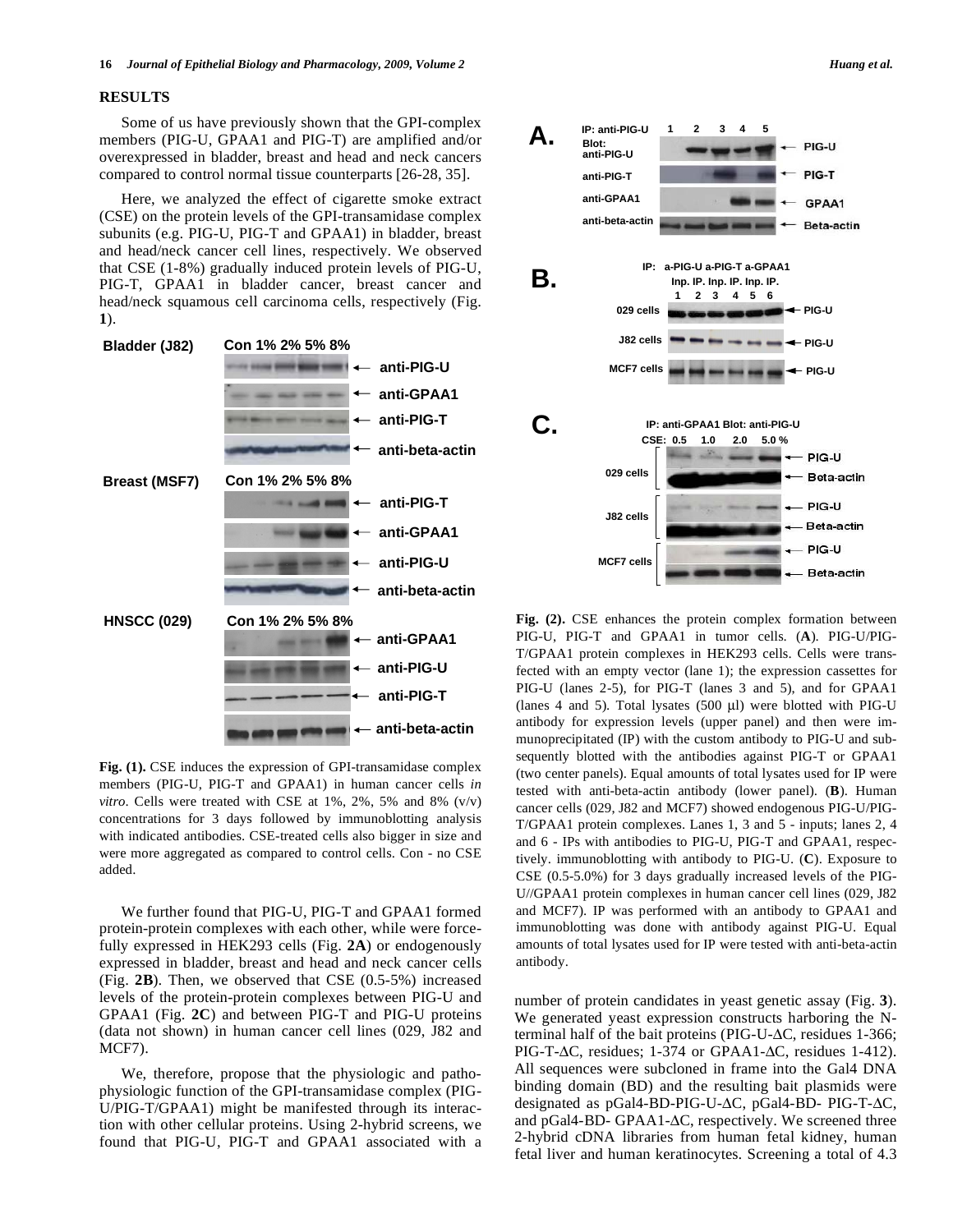

**Fig. (3).** Selected 2-hybrid protein candidates interacting with PIG-U, PIG-T and GPAA1. Samples: 1- p53/SV40; 2- lamin C/SV40; 3- PIG-U/fibrillarin (FBL); 4- PIG-U/MAP2K6; 5- PIG-U/paxillin (PAX); 6- PIG-T/PAX; 7- GPAA1/PAX; 8- GPAA1/EGFR; 9- PIG-U/solute carrier protein family 25 member 3 (SLC25A3); 10- PIG-U/cytochrome c oxydase subunit 6b, polypeptide 1 (COX6B1); 11- PIG-U/NADH dehydrogenase flavoprotein 2 (NDUFV2); 12- PIG-U/sarcoglycan gamma (SGCG); 13- PIG-U/ATP-ase H (ATP6C); 14- PIG-U/electron transfer flavoprotein dehydrogenase (ETFDH). The intermolecular interactions between bait and prey proteins were verified by a subsequent transformation of both plasmids into the AH109 yeast strain followed by  $\alpha$ - and  $\beta$ galactosidase assays [34].

 As we previously showed, the oncogenic potential of PIG-U, PIG-T and GPAA1 are associated with the phosphorylation of paxillin (For a review see refs. 5, 7, 12, 15, 34, 35, 26, 28). We therefore suggested that the phosphorylation of PIG-U, PIG-T or GPAA1 themselves could contribute into regulation of their biological/oncogenic function. Our initial bioinformatics analysis using a http://wwww.phospho.elm.eu.org/scansite motif scanner) showed that both PIG-U and PIG-T contained two potential tyrosine phosphorylation sites each (PIG-U, residues 220- 236, 331-345; PIG-T, 274-285, 301-312) for receptor tyrosine kinase (Table **1**). Whereas, GPAA1 showed only a single potential tyrosine phosphorylation site (residues 411- 416). These proteins also display a few putative serine/threonine phosphorylation sites (e.g.  $PKC-\varepsilon/PRKD1$  or Akt kinases, Table **1**).

 We next showed that the endogenous GPAA1 expressed in MCF7 breast cancer cells strikingly co-immunoprecipitated with EGFR upon EGF exposure (Fig. **4A**, upper panel, lanes 5 and 6), whereas both PIG-U and PIG-T failed to form such protein complexes (Fig. **4A**, upper panel, lanes 1-4). However, antibodies to PIG-U (lanes 1 and 2), PIG-T (lanes 3 and 4) or GPAA1 (lanes 5 and 6) effectively precipi-

**Table 1. Phosphorylation/Protein Kinase Motifs in the PIG-U, PIG-T and GPAA1** 

| <b>Protein Name</b> | <b>PKC/PRKD</b> | <b>Tyrosine Kinase</b> | <b>Akt Kinase</b> |
|---------------------|-----------------|------------------------|-------------------|
| $PIG-U$             | $16-32$ aa      | 220-236 aa             |                   |
|                     | 211-227 aa      | 331-345 aa             |                   |
| PIG-T               | $251 - 260$ aa  | 274-285 aa             | 52-68 aa          |
|                     |                 | 301-312 aa             | $261 - 270$ aa    |
|                     |                 |                        | 394-408 aa        |
| GPAA1               | 220-236 aa      | 411-416 aa             | 366-374 aa        |



**Fig. (4).** EGF induces a protein interaction of GPAA1 and EGFR, while stimulates a tyrosine phosphorylation of PIG-U and PIG-T. (**A**). MCF7 breast cancer cells were treated with EGF (50 nM) for 0 (lanes 1, 3 and 5) and 10 min (lanes 2, 4 and 6) and total lysates were immunoprecipitated (IP) with indicated antibodies against PIG-U (lanes 1 and 2), PIG-T lanes 3 and 4) or GPAA1 (lanes 5 and 6) shown on the upper panel and immunoblotted with an antibody to EGFR. Immunoprecipitates (IP) obtained with an antibody against EGFR (shown on the lower panel) were detected with antibodies against GPAA1 (lanes 1 and 2), PIG-T (lanes 3 and 4) and PIG-U (lanes 5 and 6). Vertical lines separate independent experiments. (**B**). MCF7 breast cancer cells were exposed to 50 nM EGF for 0 (lanes 1, 3 and 5) and 10 min (lanes 2, 4 and 6). Total lysates were precipitated with an antibody to PIG-T (lanes 1 and 2) or an antibody to PIG-U (lanes 2 and 4) or antibody to GPAA1 (lanes 5 and 6) and blotted with anti-phosphotyrosine antibody (anti-PY).

tated the corresponding members of GPI-complex (Fig. **4A**, lower panel). At the same time, while both PIG-U and PIG-T were phosphorylated upon EGF exposure, GPAA1 failed to show such protein modification after EGF treatment (Fig, **4B**, lanes 2 and 4).

 We then exposed human cancer cells (bladder, breast or head and neck) to slightly lower doses of CSE (0.2-1.0%). We found that CSE (1%) induced tyrosine phosphorylation of PIG-U and PIG-T (Fig. **5A**), while also induced a protein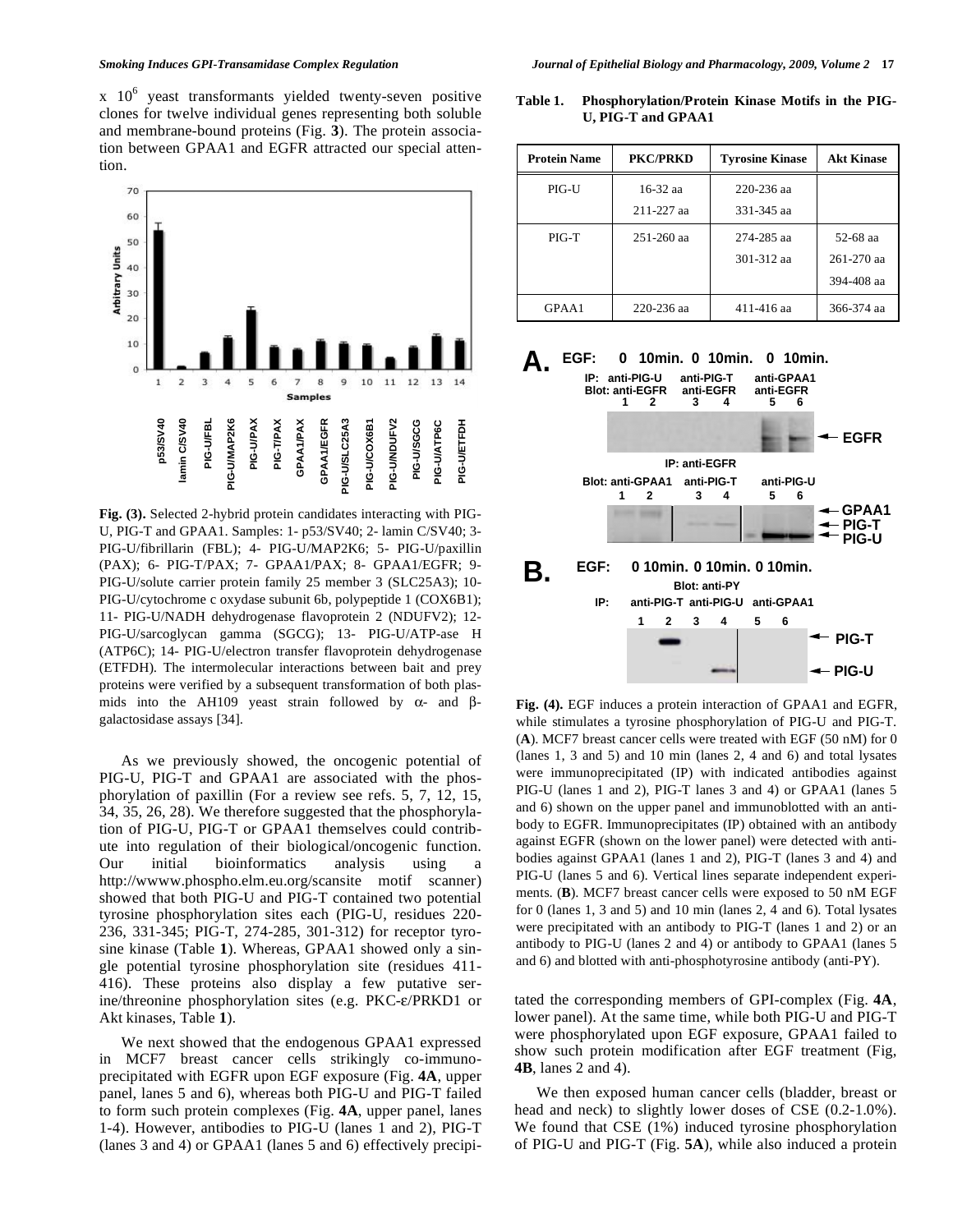association between GPAA1 and EGFR (Fig. **5B**). Thus, we suggest that either EGF or CSE modulated the complex formation between EGFR and GPAA1 in turn tethering PIG-U or PIG-T for the tyrosine phosphorylation by EGFR tyrosine kinase.



**Fig. (5).** CSE induces tyrosine phosphorylation of PIG-U and PIG-T, while stimulates a protein-protein complex formation between EGFR and GPAA1 in human cancer cells. (**A**). Cells (029, J82 or MCF7) were exposed to CSE (0-1.0%) for 3 days and total lysates were prepared in the presence of protease and phosphatase inhibitors [26, 28, 34]. Lysates were immunoprecipitated (IP) with antibodies against PIG-U or PIG-T and subsequently immunoblotted with an antibody to phosphotyrosine (anti-PY). Protein levels of lysates used for IP were normalized by immunoblotting with an antibody against beta-actin. (**B**). Total lysates from 029, J82 or MCF7 cells exposed to 0 and 1.0% CSE were immunoprecipitated (IP) with an antibody against GPAA1 and then protein complexes were blotted with an antibody to EGFR. Protein levels of lysates used for IP were normalized by immunoblotting with an antibody against beta-actin. Vertical lines separate independent experiments.

 To examine this hypothesis, we forcefully expressed PIG-U, PIG-T and GPAA1 in HEK293 cells and then cells were treated with the EGF or CSE along with the inhibitors for EGFR tyrosine kinase, Gefitinib (GEF, Iressa) or Erlotinib (ERLO, Tarceva). We showed that both EGFR tyrosine kinase inhibitors decreased phosphorylation levels of PIG-U and PIG-T (Fig. **6A** and **6B**), while failed to affect protein interaction between EGFR and GPAA1 induced by both EGF and CSE (Fig. **7A** and **7B**).

 We then employed both the anchorage-independent cell growth assay and cell invasiveness assay to examine whether CSE and EGFR tyrosine kinase inhibitors affect a neoplastic growth of J82 human bladder cancer cells. We first found that CSE dramatically increased (by 38.6+4.5 %) a number



**Fig. (6).** EGFR tyrosine kinase inhibitors modulate tyrosine phosphorylation of PIG-U and PIG-U. (**A**). HEK293 cells were treated with 50 nM EGF for 0 or 10 min (**B**). HEK293 cells were treated with 0 or 1.0% CSE for 3 days. Total lysates were collected after cells were additionally treated with 2 μM of Gefitinib (GEF) or 5 μM of Erlotinib (ERLO) for 24 h. Lysates were prepared in the presence of protease and phosphatase inhibitors [26, 28, 34]. Lysates were immunoprecipitated (IP) with an antibody to PIG-U or an antibody to PIG-U with a subsequent immunoblotting with an anti-phosphotyrosine antibody (anti-PY). Protein levels of lysates used for IP were normalized by immunoblotting with an antibody against beta-actin. Vertical lines separate independent experiments.



**Fig. (7).** EGFR tyrosine kinase inhibitors failed to affect association between GPAA1 and EGFR in HEK293 cells. (**A**). HEK293 cells were treated with 50 nM EGF for 0 or 10 min (**B**). HEK293 cells were treated with 0 or 1.0% CSE for 3 days. Total lysates were collected after cells were additionally treated with 2 μM of Gefitinib (GEF) or 5 μM of Erlotinib (ERLO) for 24 h. Lysates were prepared in the presence of protease and phosphatase inhibitors [26, 28, 34]. Lysates were immunoprecipitated (IP) with an antibody to GPAA1 and then blotted with an antibody to EGFR. Protein levels of lysates used for IP were normalized by immunoblotting with an antibody against beta-actin. Vertical lines separate independent experiments.

of tumor cells showing the anchorage-independent colony growth in soft agar (Fig. **8A**, sample 2 vs. 1) and invasive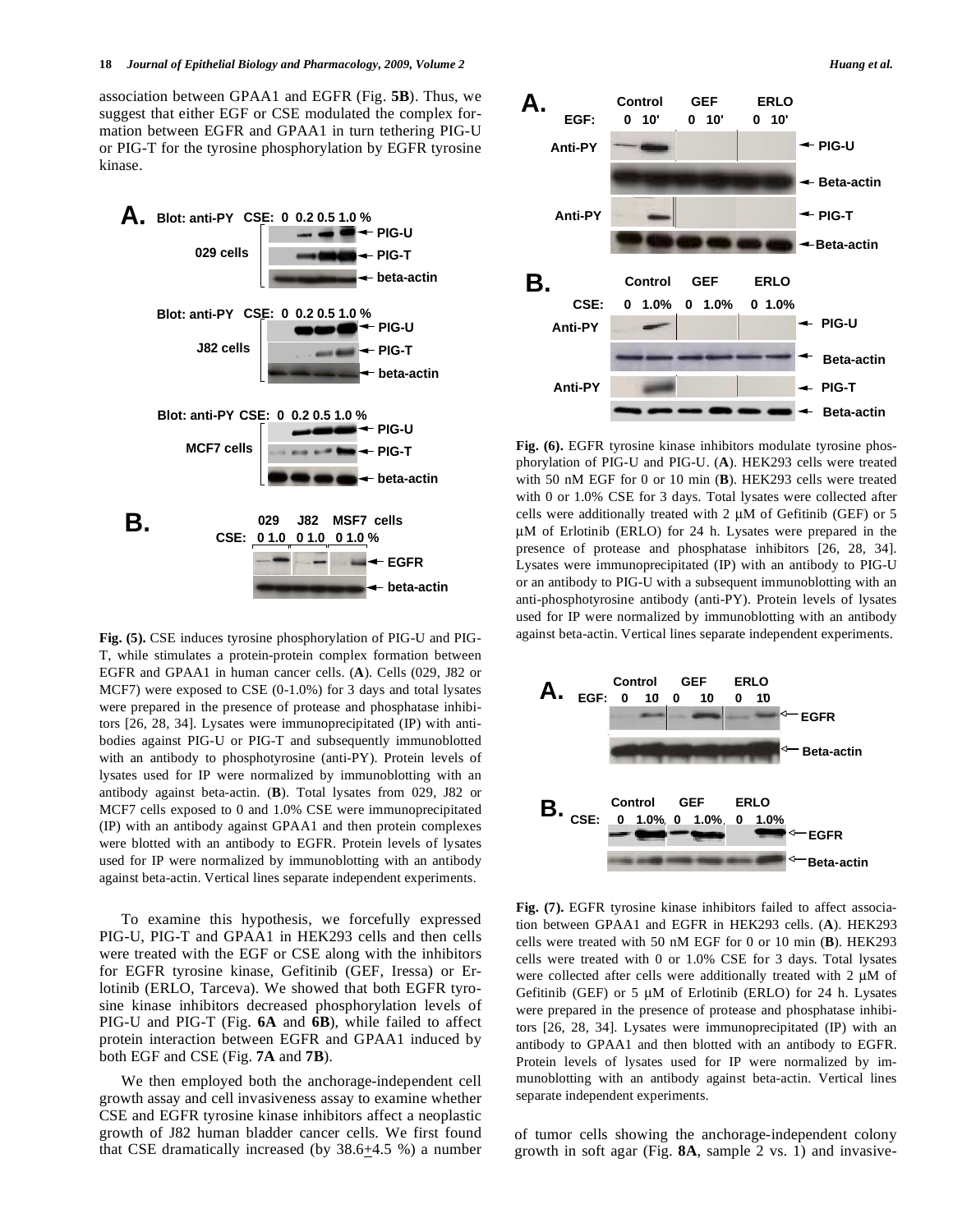ness (Fig. **8B**, sample 2 vs. 1). Next, we used siRNA to effectively knockdown the expression of PIG-U, PIG-T and GPAA1 in J82 human bladder cancer cells (Fig. **9B**). J82 cells transfected with indicated siRNA were exposed to 5% CSE and later tested for colony growth and cell invasiveness (Fig. **8A** and **8B**, samples 3-5 vs. sample 2). We observed that siRNA knockdown of PIG-U (sample 3, by 58.3+4.1 %), PIG-T (sample 4, by 57.2+5.4 %) or GPAA1 (sample 5, by 56.9+5.8 %) modulated the CSE effect (Fig. **8A** and **8B**). We further observed that both Gefitinib (GEF, sample 6, by 49.8+3.8 %) and Erlotinib (ERLO, sample 7, by 52.1+4.2 %) inhibited the effect of CSE on J82 bladder cancer cell colony growth in soft agar suggesting that the EGFR tyrosine kinase plays a critical role in this process (Fig. **8A** and **8B**). The modulatory effect of siRNA against the GPI-transamidase members or EGFR tyrosine kinase inhibitors on cell inva-



**Fig. (8).** CSE enhances the colony formation and invasiveness of human bladder cancer cells *in vitro*. (**A**). Colony formation assay. (**B**) Cell invasiveness assay. J82 bladder cancer cells were transfected with the scrambled control siRNA (samples 1, 2, 6 and 7), siRNA against PIG-U (sample 3), PIG-T (sample 4) or GPAA1 (sample 5) were exposed to control media (sample 1) or CSE (5%, samples 2-7) for 10-14 days. Cells were also treated with 1 μM of Gefitinib (GEF, sample 6) or 2 μM of Erlotinib (ERLO, sample 7) for 10 days.

siveness/tumor growth unequivocally implicated the PIG-U/PIG-T/GPAA1/EGFR signaling pathway into these cellular processes. Similar results were obtained with 029 HNSCC cells and MCF7 breast cancer cells (data not shown).

 Paxillin is well known to play a key role in tumorigenesis, cell invasiveness and cell migration [28, 36-42, 43] and we showed that paxillin promotes an oncogenic transformation in bladder and breast cancers through a PIG-U/PIG-T/GPAA1-dependent mechanism [26-28]. We further tested whether CSE and EGFR inhibitors affect the tyrosine phosphorylation of paxillin in J82 human bladder cancer cells. We found that 1% CSE greatly increased the level of phosphorylated paxillin, while EGFR tyrosine kinase inhibitors (Gefitinib, GEF or Erlotininb, ERLO) decreased the levels of phosphorylation of paxillin (Fig. **9A**). Similar results were obtained with 029 HNSCC and MCF7 breast cancer cells (data not shown). Interestingly, that in contrast to control (scrambled) siRNA, siRNA against PIG-U, PIG-T and GPAA1 effectively blocked the tyrosine phosphorylation of paxillin, while failed to affect the paxillin protein levels (Fig. **9B**).



**Fig. (9).** CSE induces the tyrosine phosphorylation of paxillin in human bladder cancer cells. (**A**). J82 bladder cancer cells were treated with control medium, 2 μM of Gefitinib (GEF) or 5 μM of Erlotinib (ERLO) and exposed to CSE (0 or 1%) for 24 h. Total lysates were prepared in the presence of protease and phosphatase inhibitors [26, 28, 34]. Lysates were analyzed by immunoblotting with an antibody to paxillin or phospho-paxillin. Protein levels were normalized by immunoblotting with an antibody against betaactin. Vertical lines separate independent experiments. (**B**). J82 bladder cancer cells were transfected with the control (scrambled) siRNA, or siRNA against PIG-U, PIG-T and GPAA1 for 72 h and then exposed to control medium (0) or 1% CSE for an additional 24 h. Levels of paxillin (PAX), phospho-paxillin (p-PAX), PIG-U, PIG-T or GPAA1 were tested by immunoblotting with antibodies described in Materials and Methodology section. Protein levels were normalized by immunoblotting with an antibody against betaactin. Vertical lines separate independent experiments.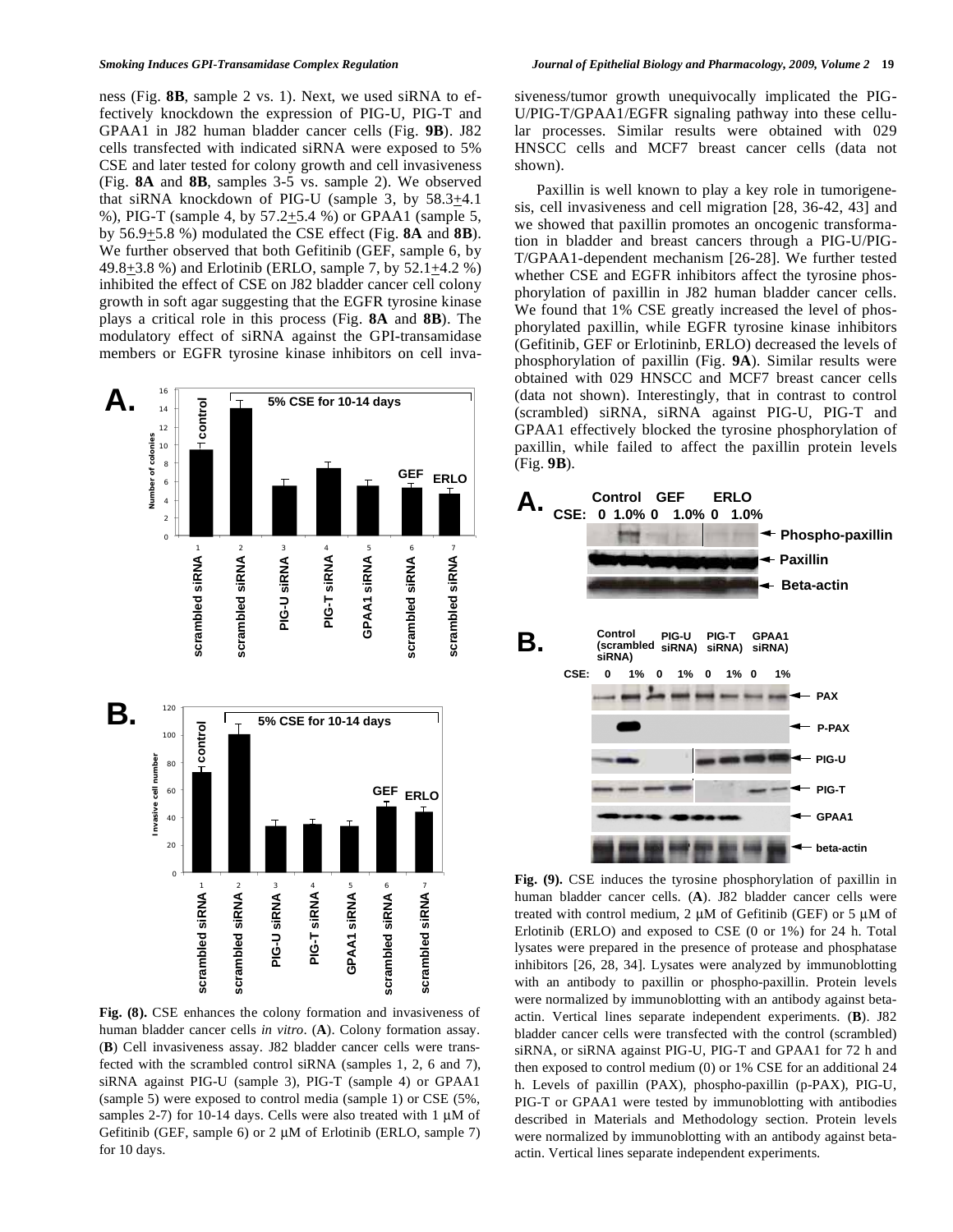

**Fig. (10).** Schematic representation of PIG-U/PIG-T/GPAA1 protein interactions with EGFR affecting their tyrosine phosphorylation upon exposure of cancer cells to EGF or CSE (Panel **B**). Panel **A** depicts the situation without exposure.

#### **DISCUSSION**

 Glycoconjugates are utilized by eukaryotic organisms ranging from yeast to humans for the cell surface expression of a wide variety of proteins and lipids that expressed as enzymes or receptors and serve a diversity of functions, including cell signaling and cell survival [6, 29, 31, 32]. Glycosylphosphatidylinositols (GPIs) represent a universal structure for the anchorage of glycoconjugated substrates to cellular membranes [6, 29, 31, 32].

We previously found that the protein subunits of GPItransamidase complex (e.g. PIG-U, PIG-T and GPAA1) play critical roles in human bladder and breast cancers functioning as oncogenes and manifesting their tumorigenic activities through signaling mechanisms that involve urokinase receptor/Stat3 pathway and paxillin phosphorylation pathway [26- 28]. We also showed that GPAA1 is overexpressed in HNSCC cells as well [35]. We predicted that the physiologic and pathophysiologic functions of these proteins manifested through their interaction with other cellular components, including protein kinases and substrates. Since, these proteins are known to form complexes to generate GPItransamidase activity necessary for membranal targeting of certain proteins, it was plausible to ascertain the role of PIG-U/PIG-T/GPAA1 protein associations in human cancers.

 We therefore found that PIG-U, PIG-T and GPAA1 proteins formed complexes between each other and EGFR in HNSCC, bladder and breast cancer cells upon EGF exposure. We also found that while GPAA1 directly associated with EGFR, PIG-U and PIG-T served as substrates for EGFR tyrosine kinase, a well-known oncogenic signaling molecule [1]. We observed that inhibitors of EGFR tyrosine kinase, Gefitinib or Erlotinib, modulated a tyrosine phosphorylation of PIG-U and PIG-T, while failed to affect protein association between EGFR and GPAA1 induced by EGF. We also showed that CSE induced colony formation and invasiveness of human bladder cancer cells *in vitro*. CSE enhanced the protein association between PIG-U, PIG-T and GPAA1 and between GPAA1 and EGFR in human cancers. CSE also increased the levels of PIG-T and PIG-U phosphorylated at the tyrosine residues in human bladder and breast cancer cells. We then found that EGFR tyrosine kinase inhibitors and siRNA silencing of PIG-U, PIG-T or GPAA1 led to modulation of CSE-induced increase in colony formation and invasiveness of human bladder cancer cells. We thus suggested a novel mechanism overlapping the oncogenic potential of PIG-U, PIG-T and GPAA1 that implicates EGFR tyrosine phosphorylation of PIG-U or PIG-T, which were tethered to EGFR by protein-protein interaction with GPAA1, in turn leading to paxillin phosphorylation (Fig. **10**). The further studies examining the cross talk between GPI-anchoring signaling pathway and EGFR signaling pathway would provide us with additional opportunities in developing novel therapeutics for human epithelial cancers.

#### **CONCLUSION**

 We propose a novel mechanism overlapping the oncogenic potential of PIG-U, PIG-T and GPAA1 that implicates EGFR tyrosine phosphorylation of PIG-U or PIG-T and subsequent paxillin phosphorylation upon exposure of epithelial tumor cells (e.g. bladder, breast and head and neck cancers) to smoking.

## **ABBREVIATIONS**

| <b>SHS</b> | $=$ second-hand smoking           |
|------------|-----------------------------------|
| <b>CSE</b> | $=$ cigarette smoking extract     |
| <b>GPI</b> | $=$ glycosylphosphatidyl inositol |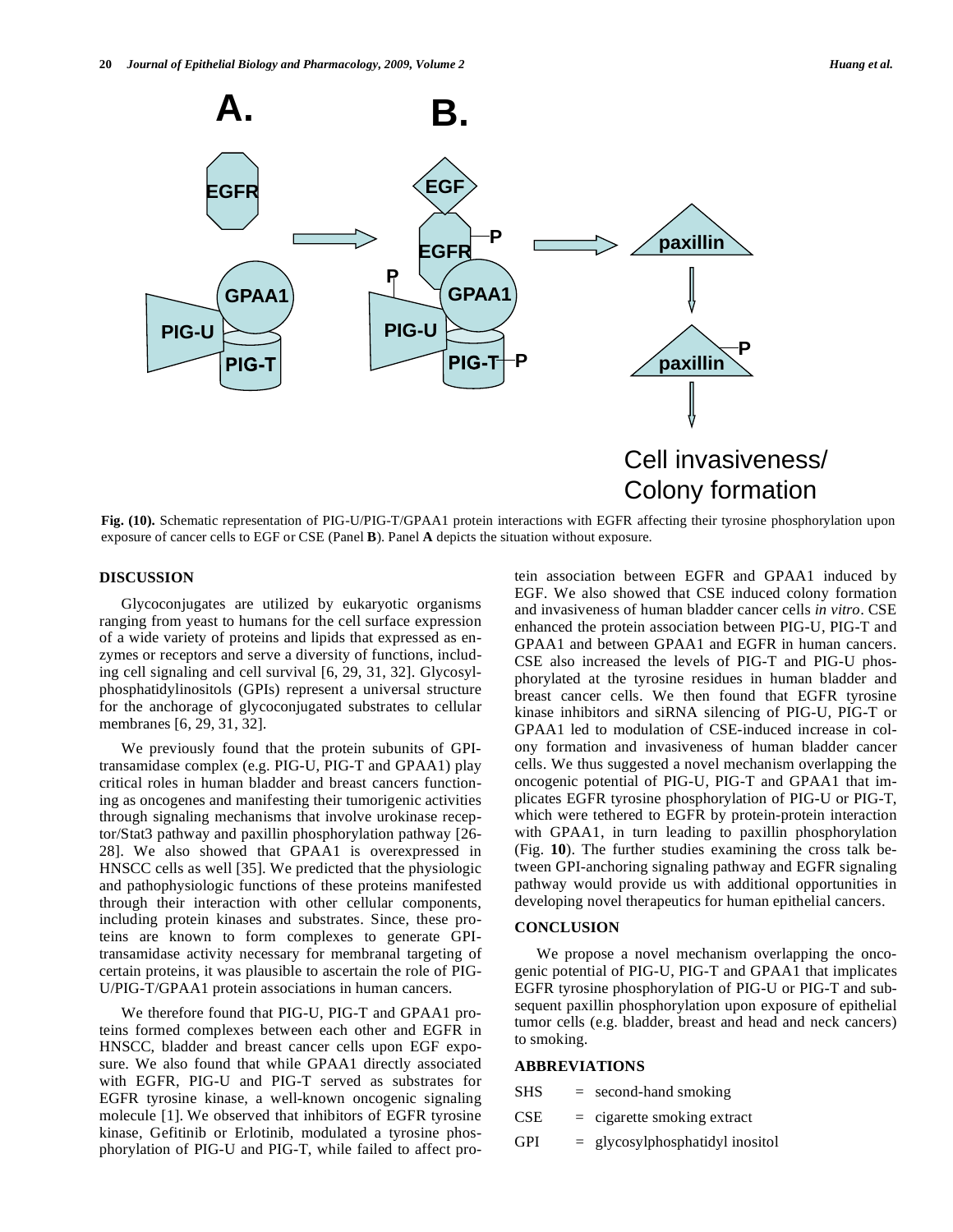| EGF | epidermal growth factor |  |
|-----|-------------------------|--|
|     |                         |  |

- EGFR = EGF receptor
- HNSCC = head and neck squamous cell carcinoma
- ATCC = American Tissue Culture Collection
- $HEK = human embryonic kidney cells$
- DMSO = demethylsulfoxide
- $BD = binding domain$
- $AD = activation domain$
- $FBS = \text{fetal bovine serum}$

 $siRNA$  = small interference RNA.

#### **ACKNOWLEDGEMENTS**

 This work was supported in part by the grants from the Flight Attendant Medical Research Institution (for B.T and E.R.).

#### **REFERENCES**

- [1] Williams MD, Sandler AB. The epidemiology of lung cancer. Cancer Treat Res 2001; 105: 31-52.
- [2] Asomaning K, Miller DP, Liu G, *et al*. Second hand smoke, age of exposure and lung cancer risk. Lung Cancer 2008; 61:13-20.
- [3] Boffetta P. Human cancer from environmental pollutants: the epidemiological evidence. Mutat Res 2006; 608: 157-62.
- [4] Lesmes GR, Donofrio KH. Passive smoking: the medical and economic issues. Am J Med 1992; 93: 38S-42S.
- [5] Lin Y, Kikuchi S, Tamakoshi K, *et al.* Active smoking, passive smoking, and breast cancer risk: findings from the Japan Collaborative Cohort Study for Evaluation of Cancer Risk. J Epidemiol  $2008: 18: 77-83$
- [6] Ong EK, Glantz SA. Tobacco industry efforts subverting International Agency for Research on Cancer's second-hand smoke study. Lancet 2000; 355: 1253-59.
- [7] Wilson N, Thomson G. Still dying from second-hand smoke at work: a brief review of the evidence for smoke-free workplaces in New Zealand. N Z Med J 2002; 115: U240.
- [8] Garces YI, Schroeder DR, Nirelli LM, *et al*. Second primary tumors following tobacco dependence treatments among head and neck cancer patients. Am J Clin Oncol 2007; 30: 531-9.
- [9] Hecht SS. Human urinary carcinogen metabolites: biomarkers for investigating tobacco and cancer. Carcinogenesis 2002; 23: 907-22.
- [10] Jiang X, Yuan JM, Skipper PL, Tannenbaum SR, Yu MC. Environmental tobacco smoke and bladder cancer risk in never smokers of Los Angeles County. Cancer Res 2007; 67: 7540-5.
- [11] La Rocca G, Anzalone R, Magno F, Farina F, Cappello F, Zummo G. Cigarette smoke exposure inhibits extracellular MMP-2 (gelatinase A) activity in human lung fibroblasts. Respir Res 2007; 8: 23-9.
- [12] Liu H, Zhou Y, Boggs SE, Belinsky SA, Liu J. Cigarette smoke induces demethylation of prometastatic oncogene synucleingamma in lung cancer cells by downregulation of DNMT3B. Oncogene 2007; 26: 5900-10.
- [13] Lubin JH, Alavanja MC, Caporaso N, *et al*. Cigarette smoking and cancer risk: modeling total exposure and intensity. Am J Epidemiol 2007; 166: 479-89.
- [14] Marsit CJ, Karagas MR, Schned A, Kelsey KT. Carcinogen exposure and epigenetic silencing in bladder cancer. Ann N Y Acad Sci 2006; 1076: 810-21.
- [15] Marsit CJ, Houseman EA, Schned AR, Karagas MR, Kelsey KT. Promoter hypermethylation is associated with current smoking, age, gender and survival in bladder cancer. Carcinogenesis 2007; 28: 1745-51.
- [16] Mercer BA, Kolesnikova N, Sonett J, D'Armiento J. Extracellular regulated kinase/mitogen activated protein kinase is up-regulated in pulmonary emphysema and mediates matrix metalloproteinase-1 induction by cigarette smoke. J Biol Chem 2004; 279: 17690-6.

#### *Smoking Induces GPI-Transamidase Complex Regulation Journal of Epithelial Biology and Pharmacology, 2009, Volume 2* **21**

- [17] Mohseni M, Zand S, Aghamir S. Effect of smoking on prognostic factors of transitional cell carcinoma of the bladder. Urol J 2004; 1: 250-2.
- [18] Moore LE, Pfeiffer RM, Poscablo C, *et al*. Genomic DNA hypomethylation as a biomarker for bladder cancer susceptibility in the Spanish Bladder Cancer Study: a case-control study. Lancet Oncol 2008; 9: 359-66.
- [19] Shankar A, Yuan JM, Koh WP, Lee HP, Yu MC. Morbidity and mortality in relation to smoking among women and men of Chinese ethnicity: the Singapore Chinese Health Study. Eur J Cancer 2008; 44: 100-9.
- [20] Shen YJ, Ye DW, Yao XD, *et al*. Overexpression of CDC91L1 (PIG-U) in bladder urothelial cell carcinoma: correlation with clinical variables and prognostic significance. BJU Int 2008; 101: 113- 9.
- [21] Siemiatycki J, Dewar R, Krewski D, Désy M, Richardson L, Franco E. Are the apparent effects of cigarette smoking on lung and bladder cancers due to uncontrolled confounding by occupational exposures? Epidemiology 1994; 5: 57-65.
- [22] Zhou W, Heist RS, Liu G, *et al.* Second hand smoke exposure and survival in early-stage non-small-cell lung cancer patients. Clin Cancer Res 2006; 12: 7187-93.
- [23] Husgafvel-Pursiainen K. Genotoxicity of environmental tobacco smoke: a review. Mutat Res 2004; 567: 427-45.
- [24] Wu X, Gu J, Grossman HB, *et al.* Bladder cancer predisposition: a multigenic approach to DNA-repair and cell-cycle-control genes. Am J Hum Genet 2006; 78: 464-79.
- [25] Zhou Y, Gu X, Ashayeri E, Zhang R, Sridhar R. Nicotine decreases the cytotoxicity of doxorubicin towards MCF-7 and KB-3.1 human cancer cells in culture. J Natl Med Assoc 2007; 99: 319-27.
- [26] Guo Z, Linn JF, Wu G, *et al*. CDC91L1 (PIG-U) is a newly discovered oncogene in human bladder cancer. Nat Med 2004; 10: 374-81.
- [27] Nagpal JK, Dasgupta S, Jadallah S, *et al*. Profiling the expression pattern of GPI transamidase complex subunits in human cancer. Mod Pathol 2008; 21: 979-91.
- [28] Wu G, Guo Z, Chatterjee A, *et al*. Overexpression of glycosylphosphatidylinositol (GPI) transamidase subunits phosphatidylinositol glycan class T and/or GPI anchor attachment 1 induces tumorigenesis and contributes to invasion in human breast cancer. Cancer Res 2006; 66: 9829-36.
- [29] Hong Y, Ohishi K, Kang JY, *et al.* Human PIG-U and yeast Cdc91p are the fifth subunit of GPI transamidase that attaches GPIanchors to proteins. Mol Biol Cell 2003; 14: 1780-9.
- [30] Ohishi K, Inoue N, Kinoshita T. PIG-S and PIG-T, essential for GPI anchor attachment to proteins, form a complex with GAA1 and GPI8. EMBO J 2001; 20: 4088-98.
- [31] Vainauskas S, Maeda Y, Kurniawan H, Kinoshita T, Menon AK. Structural requirements for the recruitment of Gaa1 into a functional glycosylphosphatidylinositol transamidase complex. J Biol Chem 2002; 277: 30535-42.
- [32] Vainauskas S, Menon AK. Endoplasmic reticulum localization of Gaa1 and PIG-T, subunits of the glycosylphosphatidylinositol transamidase complex. J Biol Chem 2005; 280: 16402-9.
- [33] Carp H, Janoff A. Possible mechanisms of emphysema in smokers: *in vitro* suppression of serum elastase-inhibitory capacity by fresh cigarette smoke and its prevention by antioxidants. Am Rev Respir Dis 1978; 118: 617-21.
- [34] Huang Y, Hoque MO, Wu F, Trink B, Sidransky D, Ratovitski E. Midkine induces epithelial-mesenchymal transition through the Notch2-Jak2-Stat3 signaling in human keratinocytes. Cell Cycle 2008; 7: 1613-22.
- [35] Jiang WW, Zahurak M, Zhou ZT, *et al*. Alterations of GPI transamidase subunits in head and neck squamous carcinoma. Mol Cancer 2007; 21: 74-9.
- [36] Canel M, Secades P, Garzón-Arango M, *et al.* Involvement of focal adhesion kinase in cellular invasion of head and neck squamous cell carcinomas via regulation of MMP-2 expression. Br J Cancer 2008; 98: 1274-84.
- [37] Conway WC, Van der Voort van Zyp J, Thamilselvan V, Walsh MF, Crowe DL, Basson MD. Paxillin modulates squamous cancer cell adhesion and is important in pressure-augmented adhesion. J Cell Biochem 2006; 98: 1507-16.
- [38] Huang C, Jacobson K, Schaller MD. A Role for JNK-Paxillin signaling in cell migration. Cell Cycle 2004; 3: 4-6.